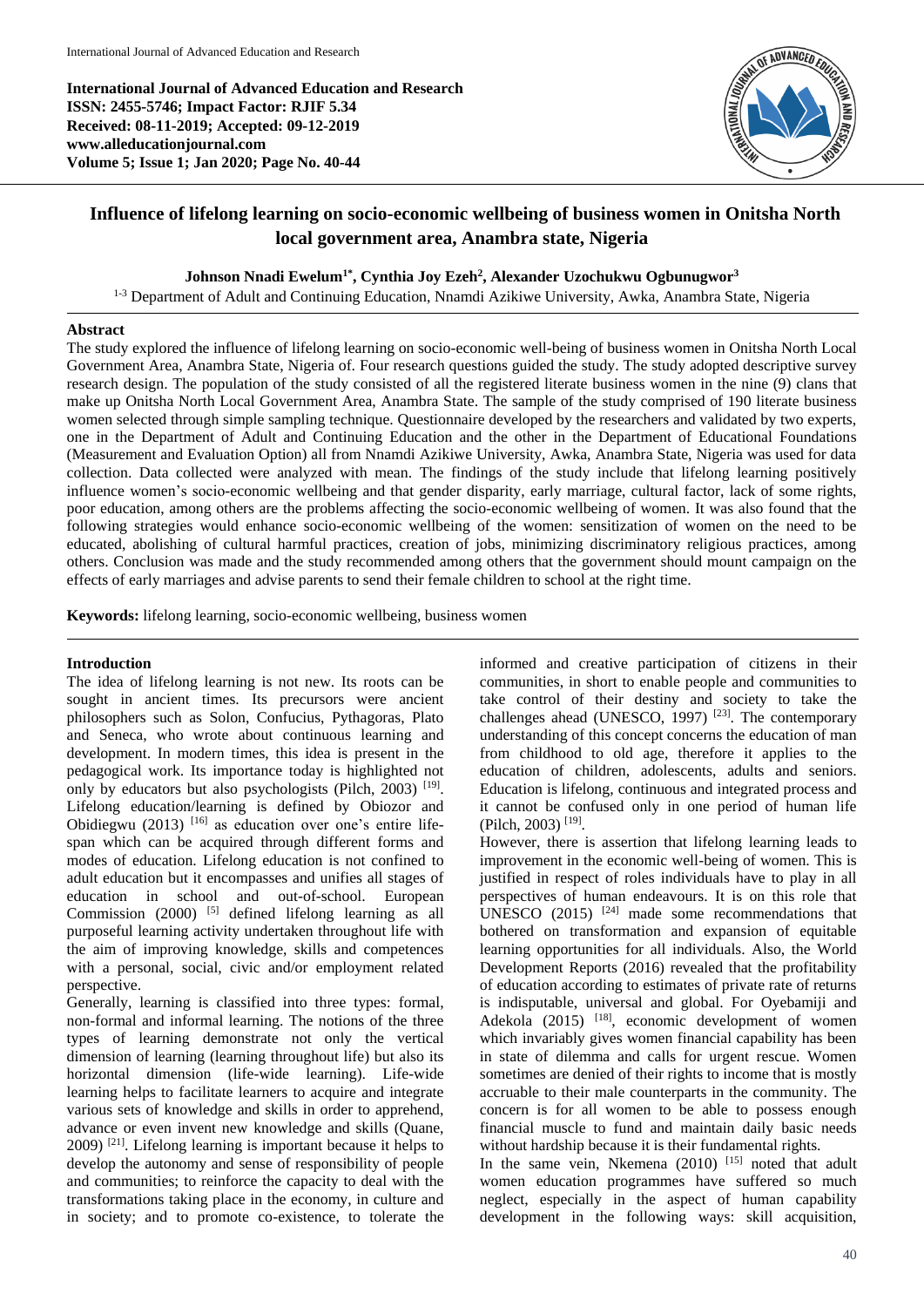knowledge acquisition and upgrading in various fields of endeavours, development of competence needed for work, innovations and creativity to improve their job performance. This therefore, is one of the yardsticks of this study, including social well-being of the women.

Lifelong education of women leads to social development. Some of the most notable benefits include decreased fertility rates and lower infant mortality rates, and lower maternal mortality rates (King, 1998)<sup>[10]</sup>. Closing the gender gap in education also increases gender equality, which is considered important both in itself and because it ensures equal rights and opportunities for people regardless of gender. Through lifelong education, women are likely to engage in civic and political participation in their individual communities and the society in general. Evidence also points to an increased likelihood of democratic governance in countries with well educated women (Levine, Cynthia, Margaret & Careen, 2008)<sup>[12]</sup>. According to Sen (1999)<sup>[22]</sup>, there are also benefits relating to the women's role in the house. Educated women have been found to experience less domestic violence regardless of other social status indicators like employment status.

However, implication is that women who engage in lifelong learning acquire more knowledge and skills that would enable them take rational decision in all works of life otherwise, the person will not be literate enough to impact positively in herself and the society at large. In Onitsha North, the socio-economic well-being of business women is not sound because of perceived number of factors that hinder women from accessing socio-economic fortunes and becoming economically empowered. Most business women in the area find it difficult to make the two ends of life meet neither are they educationally empowered. Could it be attributed to cultural factors or socio-cultural factors such as poverty, social inequality and inadequate social support that hamper women socio-economic development, some societal inherited traditions that prevent women from inheriting land both from their fathers' or husbands' thereby limiting their access to land or could it be attributed to illiteracy or poor education?. It is possible that this deterioration in development of business women could reverse if adequate strategies are employed. It is against this background that the researchers sought to determine the influence of lifelong learning on socio-economic wellbeing of women in Onitsha North Local Government Area, Anambra State.

# **Purpose of the Study**

The main purpose of the study is to determine the influence of lifelong learning on socio-economic well-being of business women in Onitsha North Local Government Area, Anambra State. Specifically, the study sought to:

- 1. Ascertain the influence of lifelong learning on social wellbeing of business women in Onitsha North Local Government Area, Anambra State.
- 2. Determine the influence of lifelong learning on economic wellbeing of business women in Onitsha North Local Government Area, Anambra State.
- 3. Identify the factors affecting the socio-economic wellbeing of business women in Onitsha North Local Government Area.
- 4. Suggest strategies for enhancing the socio-economic wellbeing of business women in Onitsha North Local Government Area.

# **Research Questions**

The following research questions guided the study

- 1. How does lifelong learning influence the social wellbeing of business women in Onitsha North Local Government Area, Anambra State?
- 2. How does lifelong learning influence the economic wellbeing of business women in Onitsha North Local Government Area, Anambra State?
- 3. What are the factors affecting the socio-economic wellbeing of business women in Onitsha North Local Government Area?
- 4. What are the strategies for enhancing the socioeconomic wellbeing of business women in Onitsha North Local Government Area?

## **Materials and Methods**

The design adopted for this study was the descriptive survey design. The population of the study comprised of all the registered business women in Onitsha North Local government Area of Anambra State. The sample consisted of 190 literate business women selected through simple sampling technique. A self-developed questionnaire titled 'Influence of Lifelong learning on Socio-economic Wellbeing of Business Women in Onitsha North, Anambra State, Nigeria (ILLSWBW) was used for data collection. The instrument was subjected to validity by two experts, one in the Department of Adult and Continuing Education and the other in the Department of Educational Foundations (Measurement and Evaluation Option) all from Nnamdi Azikiwe University, Awka, Anambra State, Nigeria. Comments and recommendations of the experts were effected in the final construction of the instrument by the researchers which was used for the study. The reliability coefficient of the instrument was ascertained using Cronbach Alpa and 0.82 was obtained and considered adequate for the study. The collected data were analyzed with mean. Decision rule was based on 4-point numerical values on the response categories of: Strongly Agree (SA)-4 points, Agree  $(A)$  - 3 points, Disagree  $(D)$ - 2 points and Strongly Disagree (SD)-1 point. A criterion mean of 2.50 was adopted. This means that any item with a weighted mean value of 2.50 and above was considered agree while any mean below 2.50 was considered disagree.

#### **Results**

# **Research Question One**

How does lifelong learning influence the social well-being of business women in Onitsha North Local Government Area, Anambra State?

**Table 1:** Mean score of the respondents on influence of social wellbeing of business women in Onitsha North L.G.A

| S/N | <b>Items</b>                                                  |      | <b>Remark</b> |
|-----|---------------------------------------------------------------|------|---------------|
|     | Lifelong learning (LLL) increases social interaction of women | 3.52 | Agree         |
|     | It increases cognitive ability for quality of life.           | 3.47 | Agree         |
|     | LLL closes the gender gap in education                        | 3.38 | Agree         |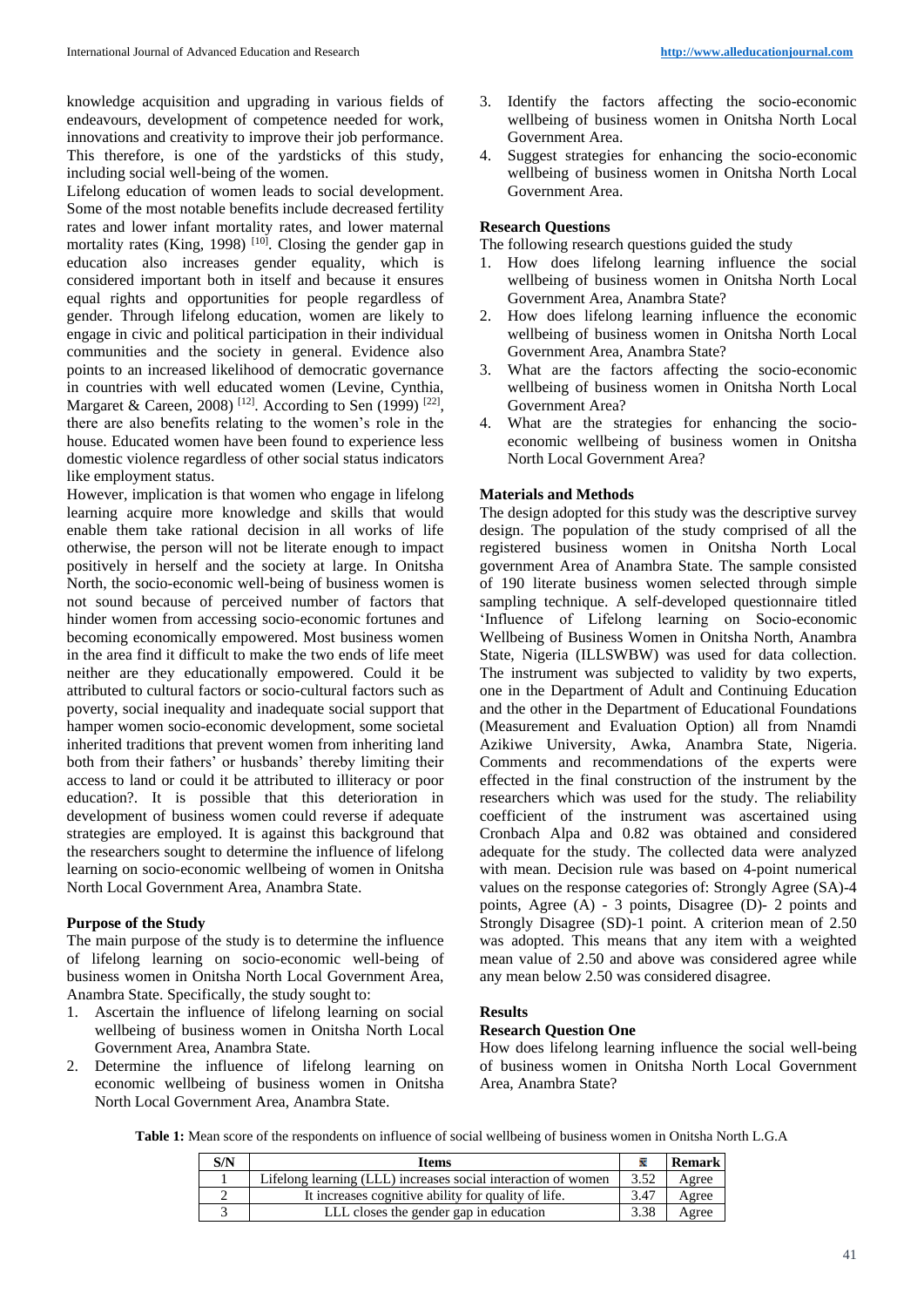| $\overline{4}$ | LLL increases decision making ability of women   | 3.70 | Agree |
|----------------|--------------------------------------------------|------|-------|
|                | It Empowers women and reduces domestic violence. | 3.31 | Agree |
| 6              | Increases political participation of women       | 3.42 | Agree |
|                | It increases the survival art of women.          | 3.63 | Agree |
| 8              | LLL sensitizes women on their roles              | 3.24 | Agree |
| Q              | Women's self-esteem is increased.                | 3.42 | Agree |
|                | Grand Mean                                       | 3.45 | Agree |

Table 1 shows that all the items 1-9 were agreed by the respondents, including the grand mean because their mean scores were greater than the criterion mean of 2.50. This implies that lifelong learning positively influences social wellbeing of women in Onitsha North Local Government Area.

#### **Research Question Two**

How does lifelong learning influence the economic wellbeing of business women in Onitsha North Local Government Area, Anambra State?

**Table 2:** Mean scores of the respondents on the influence of economic wellbeing of business women in Onitsha North L.G.A.

| S/N | <b>Items</b>                                                                                         | x    | <b>Remark</b> |
|-----|------------------------------------------------------------------------------------------------------|------|---------------|
| 10  | Acquisition of LLL increases the wages of women                                                      | 3.52 | Agree         |
| 11  | Women education increases the equitable distribution of wealth in society.                           | 3.36 | Agree         |
| 12  | LLL gives women information that will empower them towards alleviation of poverty.                   | 3.73 | Agree         |
| 13  | Knowledge of LLL increases the productive potentials of the economy.                                 | 3.53 | Agree         |
| 14  | It improves women's role as home builders.                                                           | 3.52 | Agree         |
| 15  | LLL is a tool for attainment of economic capacity of women.                                          | 3.69 | Agree         |
| 16  | It enables women grow and manage their incomes.                                                      | 3.37 | Agree         |
| 17  | It increases knowledge and fosters behaviours of women critical to economic security and investment. | 3.25 | Agree         |
|     | <b>Grand Mean</b>                                                                                    | 3.50 | Agree         |

Table 2 above shows that all the items 10-17 were agreed by the respondents for the fact that their mean scores, including the grand mean were greater than the criterion mean. This implies that lifelong learning positively influences economic wellbeing of women in Onitsha North Local Government Area.

## **Research Question Three**

What are the factors affecting the socio-economic wellbeing of women in Onitsha North LGA?

**Table 3:** Mean scores of the respondents on the factors affecting the socio-economic wellbeing of women in Onitsha North L.G.A

| S/N | <b>Items</b>                                     | 륯    | <b>Remark</b> |  |
|-----|--------------------------------------------------|------|---------------|--|
| 18  | Gender disparity                                 | 3.68 | Agree         |  |
| 19  | Early marriage of girls                          | 3.42 | Agree         |  |
| 20  | Cultural factors                                 | 3.64 | Agree         |  |
| 21  | Lack of right on certain properties eg land etc. | 3.54 | Agree         |  |
| 22  | Poor education of women                          | 3.92 | Agree         |  |
| 23  | Religious factor                                 | 3.68 | Agree         |  |
| 24  | Lack of capital                                  | 3.68 | Agree         |  |
| 25  | Poverty                                          | 3.72 | Agree         |  |
| 26  | Illiteracy                                       | 3.63 | Agree         |  |
|     | <b>Grand Mean</b>                                | 3.66 | Agree         |  |

Table 3 above shows that all the items  $18 - 26$ , including the grand mean were agreed by the respondents. This implies that gender disparity, early marriage, cultural factors, lack of some sights, poor education, religious factors, lack of capital and poverty are the factors militating against the socioeconomic development of women.

# **Research Question Four**

What are the strategies for enhancing the socio-economic wellbeing of business women in Onitsha North L.G.A?

**Table 4:** Mean scores of the respondents on the strategies for enhancing the socio-economic wellbeing of business women in Onitsha North L.G.A.

| S/N | <b>Items</b>                                                                                                | x    | <b>Remark</b> |
|-----|-------------------------------------------------------------------------------------------------------------|------|---------------|
| 27  | Sensitization of women through women education the need for them to be educated.                            | 3.40 | Agree         |
| 28  | Abolishing the cultural practices against women                                                             | 3.54 | Agree         |
| 29  | Minimizing discriminatory religious doctrine that forbid women from participating in some activities [3.12] |      | Agree         |
| 30  | Creation of more jobs                                                                                       | 3.64 | Agree         |
| 31  | Governments enforcement of laws to protect women's right                                                    | 3.10 | Agree         |
| 32  | Increasing the women's access to loans                                                                      | 3.12 | Agree         |
| 33  | Mounting of campaign on the effects of early marriage                                                       | 3.12 | Agree         |
|     | <b>Grand Mean</b>                                                                                           | 3.29 | Agree         |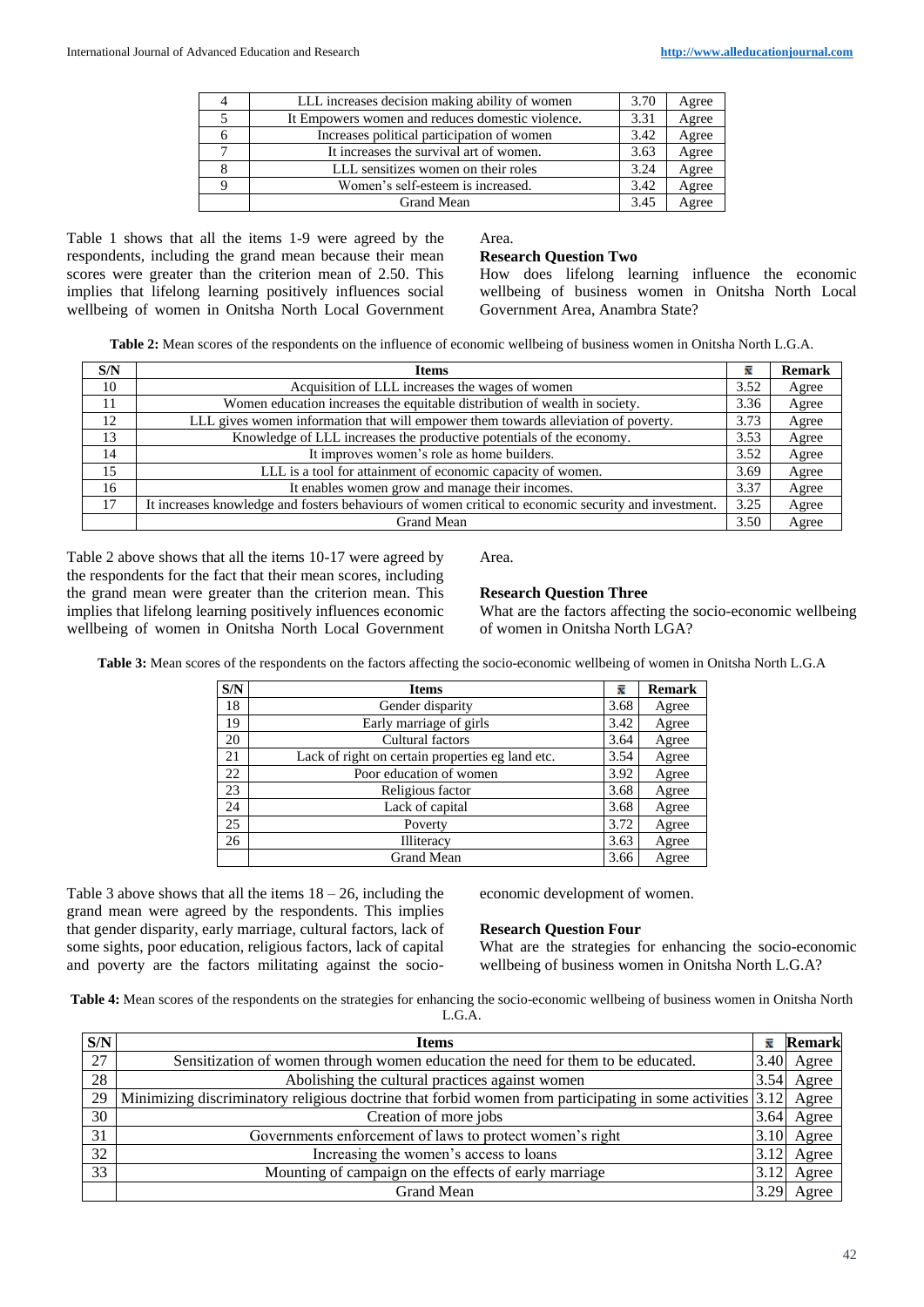Table 4 above shows that all the items  $27 - 32$  were agreed by the respondents because their mean scores, including the grand mean were greater than the criterion mean. This implies that sensitization of women on the need to be educated, abolishing harmful cultural practices, minimizing discriminatory religious doctrines, creation of more jobs, enforcement of laws to protect women, among others are the strategies for enhancing the socio-economic development of women.

# **Discussion**

The findings of the research question one showed that lifelong learning increases incomes of women, cognitive ability for quality of their life, closes the gender gap in education, increases decision making ability of women, empowers and reduces domestic violence, increases political participation of women, among others. This implies that lifelong learning positively influences social wellbeing of women. This is in agreement with Purna  $(2014)$  <sup>[20]</sup> who said that educated women have been found to experience less domestic violence, regardless of other social status indicators like employment status. It also corroborates with Hughes  $(2014)$  <sup>[8]</sup> who noted that women education increases income and leads to growth in Gross Domestic Product (GDP). The author noted that educating girls leads to a number of social benefits and empowerment. The findings are also in agreement with Kingdom  $(2012)$ <sup>[11]</sup> who maintained that women's education has cognitive benefits as well as improved cognitive abilities for quality of life. Instance of this is the fact that educated women are better or able to make decisions related to health factors. Cognitive abilities also translate to increased political participation among women. Educated women are more likely to engage in civic participation and attend political meetings. There are several instances in which educated women in the developing world were able to benefit for themselves through political movement. Evidence also points to an increased likelihood of democratic governance in countries with well educated women (Naila, 2012)<sup>[14]</sup>.

The findings of research question two showed that lifelong learning increases the wages and equitable distribution of wealth of women in society, give women information that will financially empower them towards poverty alleviation, increases their productive potentials, economic capacity, improves women's role as home builders, among others. This implies that lifelong learning influences economic wellbeing of women. This corroborates with George and Patrinos  $(2014)$ <sup>[6]</sup> who affirmed that women who invest in education receive a net monetary gain over the course of their lifetime than their counterparts. The findings also agree with Hanusheck (2013) who maintained that women education increases the equitable distribution of wealth in the society. This increase in women education is important as it targets the impoverished, particularly disadvantaged group. The author noted that there is also evidence that lower gender disparity in educational attainment for a developing country correlates with lower overall income disparity within society.

The findings of research question three showed a number of factors militating against the socio-economic development of women. They include: gender disparity, early marriage, cultural factor, lack of right to certain properties like land, poor education, religious factor and poverty. A combination of the factors weighs women down that their voice cannot be heard. This agrees with Adegoroye and Adegoroye (2008) [1] who averred that harmful cultural practices militate against women socio-economic empowerment. There are cultural practices that promote gender-based violence and these acts of violence are usually directed at women (Bisika, 2008) <sup>[2]</sup>. The findings also agree with Jhingan (1997)<sup>[9]</sup> assertion that one of the most pertinent obstacles to economic development is the shortage of capital. Poverty is both a cause and a consequence of a country's low rate of capital formation. In an underdeveloped country, the masses are under poverty line. They are mostly illiterate and unskilled, use outdated capital equipment and methods of production. Equally, the findings agree with the study conducted by Briere and Jordan (2004) [3] which identified socio-cultural factors such as poverty, social inequality and inadequate social support as some of the variables that hamper women's socio-economic development. Also, in some societies, inherited tradition prevents women from inheriting land both from their father of husband thereby limiting their access to collateral and productive opportunities (Danjuma, et al, 2013)<sup>[4]</sup>.

Also, the findings of the research question four showed that for women to develop and be heard, the following strategies are suggested: sensitization of women on the need to be educated by government, abolishing of harmful cultural practices by community leaders, minimizing discriminatory religious doctrine that forbid women from participating in some activities, creation of more jobs by government, enforcement of laws to protect women in discriminatory practices by government, among others. This corroborates with Munah  $(2008)$ <sup>[13]</sup> who noted that national action plan must be designed in broad consultation with women organizations to complement women initiatives which must be adequately funded and staffed. Often times similar institutions have been marginalized, under-resourced and used as a dumping group for gender issues. The findings also corroborate with Onokerhoraye  $(1995)$ <sup>[17]</sup> who said that government should necessarily be in partnership with various women organizations such as the great women multi-cooperative centre for women/child development and Edo State Women Association (ESWA) with a view to creating an enabling environment for credit to be made available to the rural women at affordable rate. Women should also be able to access credit/loan based on their own recognition. Furthermore, benevolent organizations such as the International and Christian Centre for Missions (Home for Needy, the Noble Family Foundation, etc.) should complement government efforts by assisting women with grants in aids.

# **Conclusion**

From the foregoing, it is evident that lifelong learning provides for involvement of women in socio-economic activities which enables them to acquire knowledge and skills they will use in improving their quality of life. They will also utilize the skills in confronting the challenge that may arise in the socio-economic wellbeing which is one of the indices of development.

# **Recommendations**

The following recommendations are made:

1. Government should mount campaign on the effects of